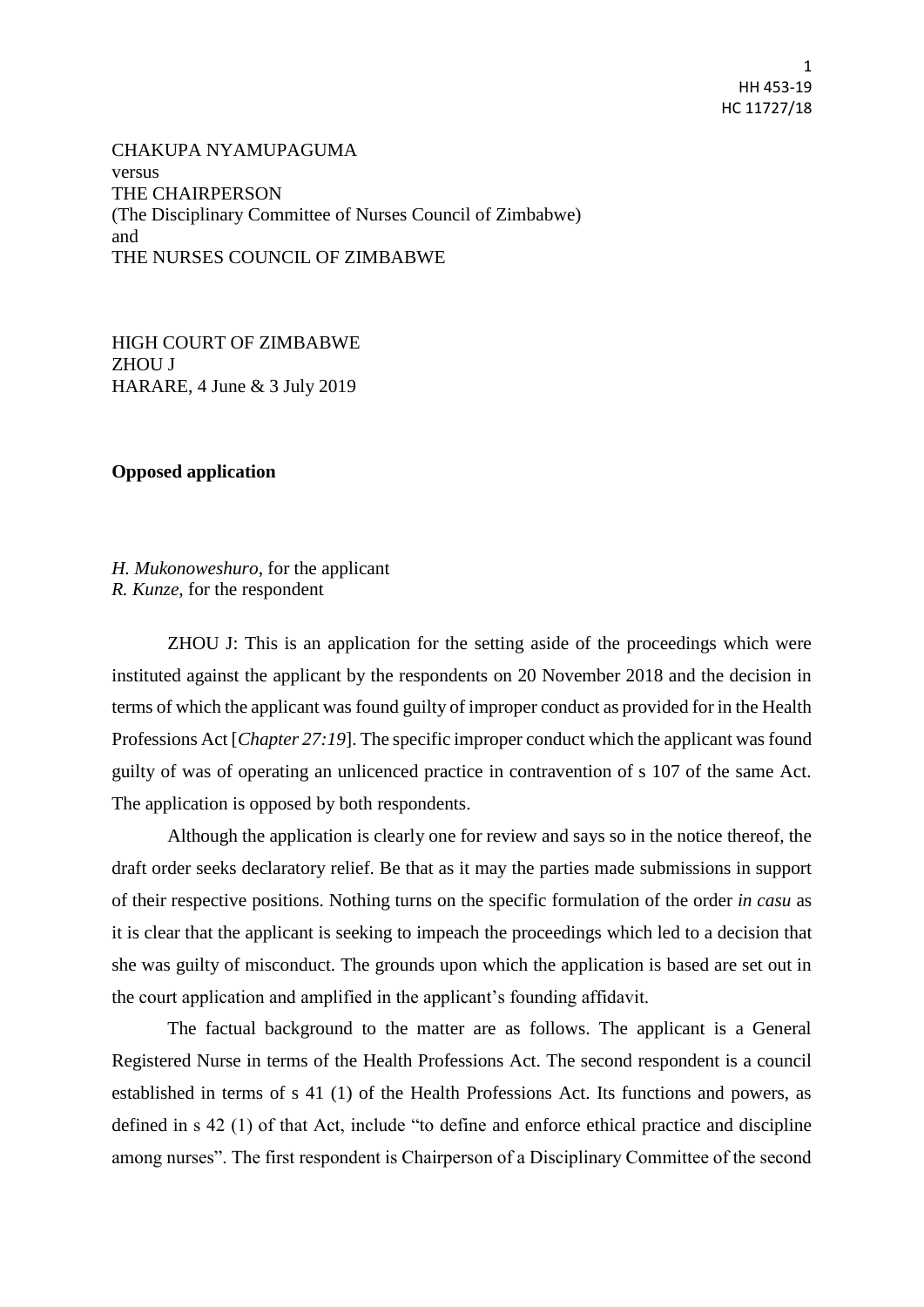respondent. On 20 November 2018 the applicant appeared before the first respondent on charges of committing "an improper or disgraceful conduct or conduct which when regard is had to the Nursing Profession is improper or disgraceful". The particulars of the charge, as set out in the letter dated 19 October 2018 by which the applicant was invited to attend a preliminary inquiry were as follows: "Sometime in February 2018, you wrongfully, unlawfully and/or intentionally operated an unregistered Health Practice at Parirenyatwa Group of Hospitals". The letter states that: "Details of the charge are stated in Annexure 'A' attached hereto". The said annexure gives details of a visit to Parirenyatwa Group of Hospital by health inspectors from the second respondent and their discovery of the issues which gave rise to the charge. The applicant filed a statement of her defence in response to the allegations. In the response she objected to the jurisdiction of the second respondent to deal with the case against her. She also contested the allegations on the merits. On 5 December 2018 the first respondent rendered a decision in terms of which she found the applicant not guilty of contravening s 99 (a) and (b) of the Health Professions Act. The applicant was, however, found guilty of improper conduct as provided for in s 107 of the Health Professions Act for operating an unlicenced practice. This is the decision which the applicant seeks to impeach in the proceedings on the grounds that (a) the first respondent had no jurisdiction to try her for the criminal offence of contravening s 99 (1) (a) and (b) of the Health Professions Act; (b) the finding of guilt based on "operating an unlicenced practice" was not based on any legal provision requiring a practice to be licenced, (c) there was violation of the *audi alteram partem* principle in so far as the charge of operating an unlicensed practice" was not put into the applicant to enable her respond to it; and (d) the conclusion that the applicant was operating an unlicenced practice is irrational.

The objection to the jurisdiction of the first respondent is predicated upon the fact s 99 (1) and (2) criminalizes the conduct stated therein. The applicant's contention is that only a Magistrates' Court would be competent to determine the guilt or otherwise of the applicant for contravening that section. But the applicant was not facing criminal prosecution when she appeared before the first respondent. The letter notifying the applicant of the disciplinary proceedings clearly stated that she was being charged in terms of s 107 (a) as read with s 108 and s 99 (1) (a) and (b) of the Act. The precise misconduct alleged was, as stated in that letter, of committing "an improper or disgraceful conduct or conduct which when regard is had to the Nursing Profession is improper". This is the charge which was put to the applicant at the hearing. The wording of the charge is taken from s 107 (1) of the Act. The alleged breach of s 99 (1) (a) and (b) is the one which was being alleged to the constitutive of the misconduct. The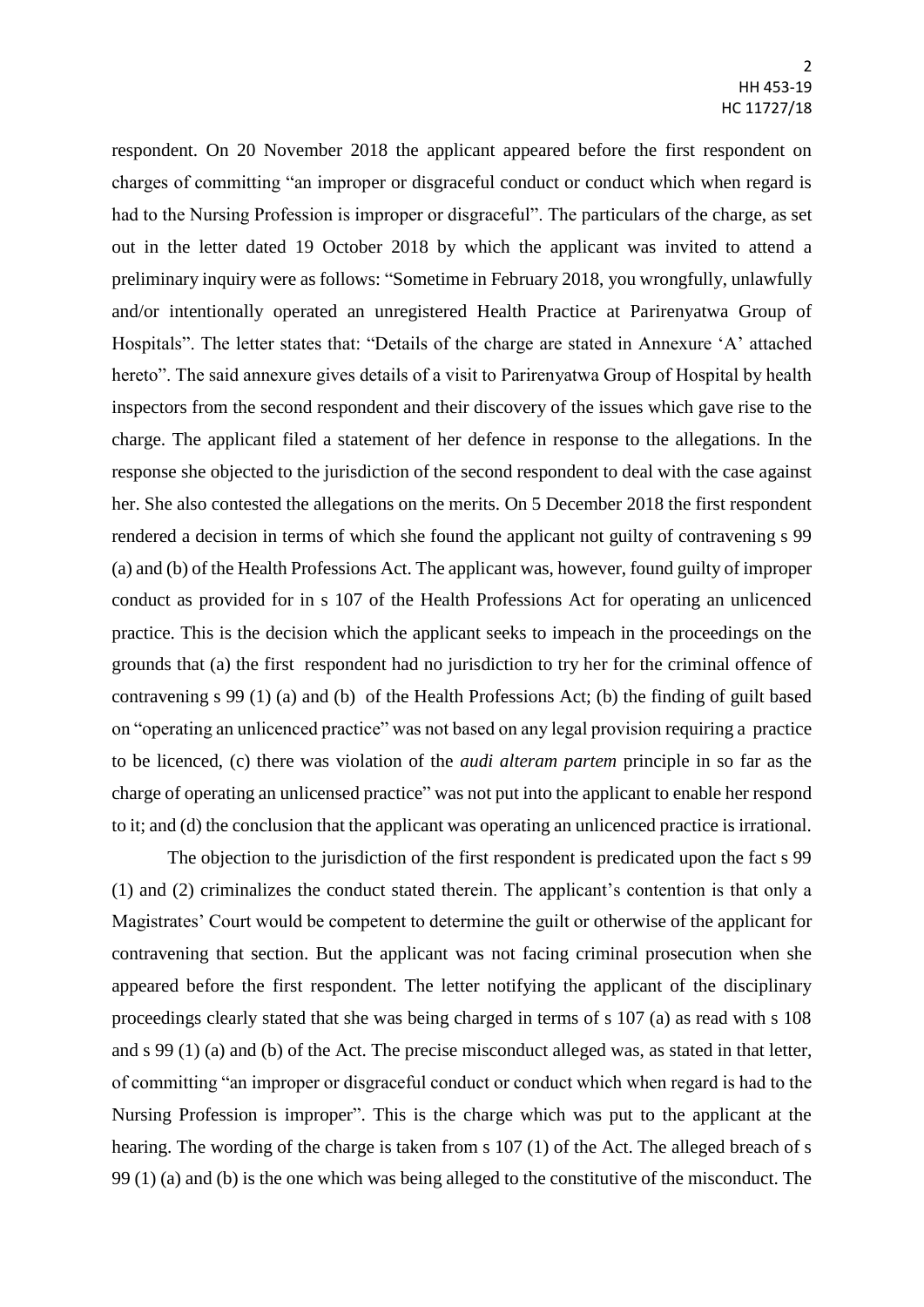fact that the same breach would ground a criminal prosecution does not prevent the disciplinary committee from relying on it to charge the applicant for misconduct. The first respondent did not purport to sit as a criminal court when he dealt with the matter. For these reasons the objection to the jurisdiction of the first respondent is without merit and must fail.

The second ground for challenging the proceedings is that of irrationality. This complaint arises from the conclusion of the disciplinary tribunal that the applicant was operating an unlicensed practice. The tribunal came to this conclusion after finding that the allegation of operating an unregistered health practice could not be sustained because Parirenyatwa Group of Hospital from which the applicant operated is a registered institution. The Disciplinary Tribunal however found that what the applicant was operating was a practice and that such practice was not registered.

A decision is irrational if it is so outrageous in its defiance of logic or accepted moral standards, see *Silver Trucks (Pvt) Ltd* & *Anor* v *Director of Customs & Excise* (2) 1999 (2) ZLR 88 (H) at 92A; *Chiroodza* v *Chitungwiza Town Council & Anor* 1992 (1) ZLR 77 (H). For it to be characterised as irrational the impugned decision must be so wrong that the decision-maker "must have taken leave of his or her senses" or something else must be inferred from it.

There is no determination by the first respondent to show how the conclusion that the applicant was operating an unlicensed practice was reached. The evidence led shows that this was not a practice but a case study for training purposes. The applicant sought and was granted the authority to do the exercise as part of a course which she was studying. She even asked for and was granted the authority to engage a locum nurse to assist her run the project. Those facts do not show improper or disgraceful conduct on her part to justify the conclusion reached. The evidence of Kerith Mukumbi shows that the applicant was allowed to operate from the hospital. In her evidence the clinical director was the one responsible for granting the approval. Whether all the other offices in the institution were informed by the clinical director is not a matter for the applicant. From her evidence it seems that Kerith Mukumbi had issues with the fact that her own superiors did not brief her about the exact nature of the applicant's operations at the hospital. Because of that she then sought to blame the applicant but in fact her case seems to be against her superiors rather than the applicant. These were clearly proceedings being instituted for the improper motive of settling issues with the clinical director by instituting disciplinary proceedings against the applicant. In the face of written approval by the clinical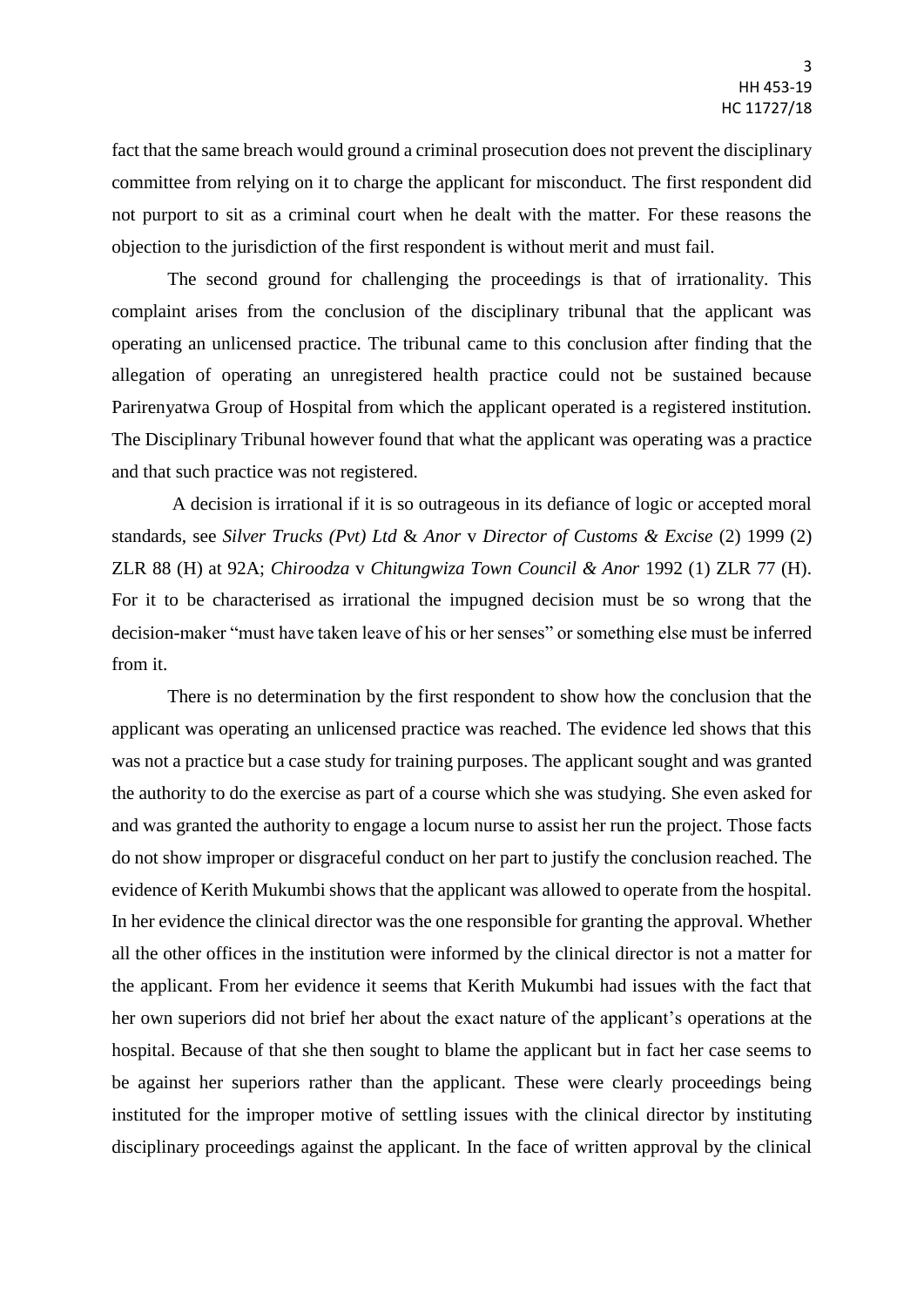director for the applicant to operate it is difficult to comprehend the basis upon which the proceedings even proceeded to a finding of guilt.

From the above, I come to the conclusion that the finding that the applicant was guilty of misconduct was irrational. Apart from what has been said above, the irrationality also arises from the fact that the applicant was found guilty of misconduct based on factual allegations which did not arise from the charge. She was found guilty of operating an unlicensed practice yet no such allegation was ever out to her. Even the evidence led did not speak to that allegation.

The approval adopted violated the principle of natural justice known as the *audi alteram partem* rule which enjoins a decision maker to give an affected party a chance to be heard before making a decision adverse to that party. A breach of the *audi alteram partem* rule is presumed to be prejudicial to the affected party, see *Students Union UZ & Ors* v *Vice Chancellor, UZ & Ors* 1998 (2) ZLR 454 (H). The applicant was not given the opportunity to respond to the charge of operating an unlicensed practice. It was therefore not open to the first respondent to find her guilty of that alleged misconduct. What is worrying about the conduct of the first respondent is that no reasons are given for coming to the conclusion that the applicant was "guilty of improper conduct… for operating an unlicensed practice." The record of proceedings does not show that issue was ever discussed in the proceedings. Also, where it details the "Findings of the Committee" the record does not refer to an unlicensed practice.

On the question of costs, the draft order states that each party must bear its own costs. This matter would have justified a special order of costs against the respondents given their attitude in opposing the application in the face of evidence showing that the applicant was clearly authorised to operate in the manner that she did by the responsible authority. The clinical director who approved her practice was not even called to testify. Instead, subordinates of the clinical director came to testify. In the case of Kerith Mukumbi she was not even the PNO when the approval was given yet she sought to challenge the approval on the basis merely that her bosses did not report to her about it.

In the result, IT IS ORDERED THAT:

- 1. The disciplinary proceedings instituted against the applicant on 20 November 2018 and the subsequent determination handed down on 5 December 2018 be and are hereby set aside.
- 2. Each party pays its own costs.